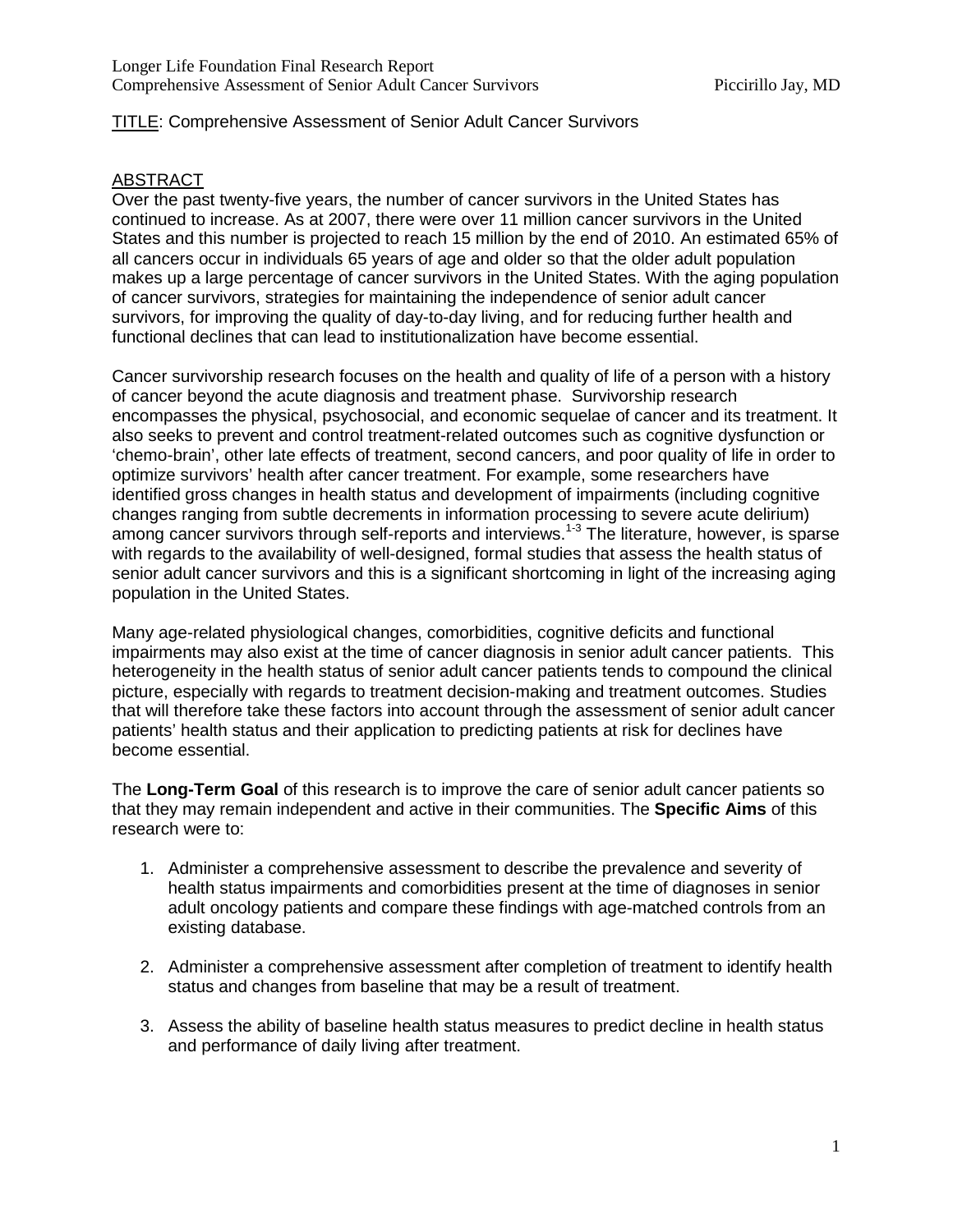## LAY SUMMARY

Currently, senior adults aged 65 and older make up 60% of the population with cancer. Seniors also make up the fastest growing segment of the population in the United States and are expected to represent 20% of the overall population by 2030. As a result of the dramatic aging of our society and the increasing number of cancer survivors, studies that will seek to assess and improve quality of life for our senior adults have become necessary.

The presence of age-related bodily changes, other medical conditions, and changes in mental or functional abilities can make it difficult for older patients to tolerate cancer treatments and remain independent. After treatment is completed, senior adult cancer patients may take longer to recover from treatment-related side effects or suffer late-effects. These complications and side-effects reduce quality of life and may negatively impact senior adult patients' ability to remain independent in their community, speeding up the need for assistance or placement in nursing homes.

This study aims to describe the presence and severity of physical, functional, emotional, and mental impairments and the degree to which they influence the cancer experience of senior adults. It is the goal of this study to be able to use results obtained for improving the care of our senior adult cancer survivors so that they can live independent and functional lives.

### **INTRODUCTION**

Cancer is the second leading cause of death in the United States today, accounting for nearly a quarter of total deaths.<sup>4</sup> An estimated 65% of all cancers occur in individuals 65 years of age and older.<sup>5</sup> In spite of cancer being the second-leading cause of death, there has been an overall decrease in mortality attributable to cancer since the early 1990s. $<sup>6</sup>$  As at 2007, there</sup> were over 11 million cancer survivors in the United States and this number is projected to reach 15 million by the end of 2010.<sup>7</sup> Investigations into the quality of life experienced by these survivors after cancer treatment have therefore become necessary if these survivors are to be effectively managed through their course of cancer.

The change in cognitive status after chemotherapy ('chemo-brain') is an area of increasing interest in cancer research, especially as relates to quality of life. Several studies<sup>1, 8</sup> have linked cognitive changes to various cancer treatments. Cognitive changes identified have ranged from subtle decrements in information processing to severe acute delirium. In various studies<sup>2, 3</sup> of younger populations of cancer patients, participants linked changes in cognitive function (affecting memory, language, planning, and processing) to reductions in productivity as information processing was slowed and planning and organizing tasks had become difficult. Some participants reported avoiding socializing and those activities where cognitive difficulties might be apparent to others, thereby affecting their quality of life.<sup>1</sup> Based on estimates in the overall US population, 10% of persons 70 years of age and older have some degree of cognitive impairment. The presence of cognitive impairment at diagnosis and the development of new deficits after treatment can influence a senior patient's ability to comprehend and adhere to treatment requirements, thereby affecting treatment outcome and survival.

This study is unique in its goal of attempting to describe changes in the health status (including cognitive status) of senior adult cancer survivors. It is a multi-disciplinary collaborative pilot project among healthcare professionals of different specialties that involves a battery of assessments to capture overall health status. These assessments include novel and innovative performance-based tests that have not previously been routinely used in senior adult oncology patients, specifically the Executive Function Performance Test and the Activity Card Sort. The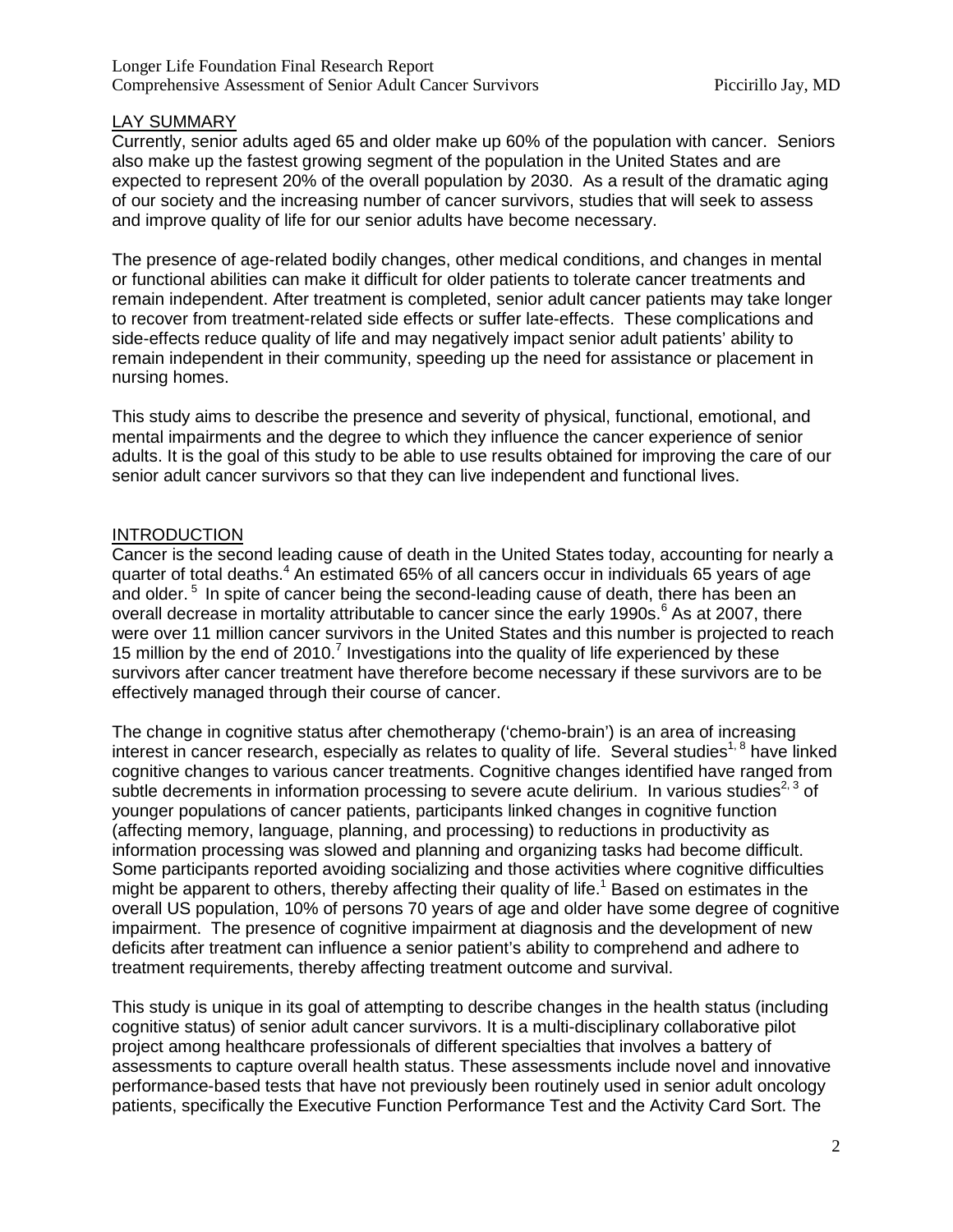Executive Function Performance Test and the Activity Card Sort were especially designed to better simulate everyday experiences and include a more exhaustive list of daily activities for assessing the patients' level of independence and engagement in the community. It is the hope of the investigators that information obtained from the health status assessments can be applied to identifying those senior adult patients, at the time of cancer diagnosis, at risk for negative changes in health status and cognitive decline that could affect longevity after treatment. Such insights will be valuable for the development of new strategies that can target such risk factors at an early stage to ensure optimal quality of life and decrease the requirement for institutionalization.

# METHODS

**Design**: This was an observational longitudinal pilot study of 27 newly diagnosed senior adult oncology patients over the age of 70 years.

**Recruitment**: Participants were recruited from the oncology clinical practices of Washington University physicians specializing in breast, colorectal, lung, genitourinary, and head and neck cancers. The study objective and overview of participation were described to eligible patients. This was then followed by an invitation to participate in the study. Informed consent was subsequently obtained from those patients willing to enroll in the study. IRB approval was obtained from the Human Research Protection Office at Washington University.

**Description of Participation:** Participants completed a comprehensive assessment battery at three time-points: (1) prior to cancer therapy (2) at three months after the baseline assessment and (3) at six months after the baseline assessment. The comprehensive assessment battery was developed especially for this project through the collaboration of experts in geriatrics, oncology, nursing, and occupational therapy. The comprehensive assessment battery was designed to capture physical, functional, and cognitive status; presence and overall severity of key comorbid ailments; geriatric syndromes; nutritional status; polypharmacy; and socioeconomic resources of participants. Together, the assessments encompass all domains (function, comorbidity, socioeconomic issues, geriatric syndromes, polypharmacy, and nutrition) suggested by the Comprehensive Geriatric Assessment in the Senior Adult Oncology Practice Guidelines put forth by the National Comprehensive Cancer Network.<sup>9</sup> Components of the assessment battery are listed below.

- a. Self-report assessments for participants to complete on their own at a study visit or at home, which included **(1)** *Demographic* forms **(2)** *Medications* form **(3)** *Center for Epidemiologic Studies Depression (CES-D) Scale10 short form (***4)** *University of Alabama*  Life Space Assessment (LSA) Aids<sup>11</sup> form and (5) the *Dysexecutive questionnaire (DEX).12*
- b. Health Status assessments completed with the research assistant which included **(1)** *Symptom Assessment* form **(2)** *Katz Index Activities of Daily Living (ADLs)13 (***3)** *Lawton Index of Instrumental Activities of Daily Living (IADLs) <sup>14</sup> (***4)** *University of Alabama Life Space Assessment part 2 (LSA) <sup>11</sup> (***5)** *Short Blessed Test (SBT)<sup>15</sup> (***6)** *Mini Nutritional Assessment short form (MNA)<sup>16</sup>* and **(7)** *Short Physical Performance Battery (SPPB). 17*
- *c.* Life Participation assessments which involved a series of activities designed to assess cognition and functioning under direct observation. These included **(1)** *Delis Kaplan Executive Function Scale (DKEFS)<sup>18</sup>* **(2)** Activity Card Sort (ACS) **(3)** *Executive Function Performance Test (EFPT)<sup>19</sup> and (4)* Reintegration into Normal Living Index (RNL).<sup>20</sup>

Participants' medical records were also reviewed to identify and grade severity of existing comorbidities using the *ACE-27* comorbidity assessment form. 21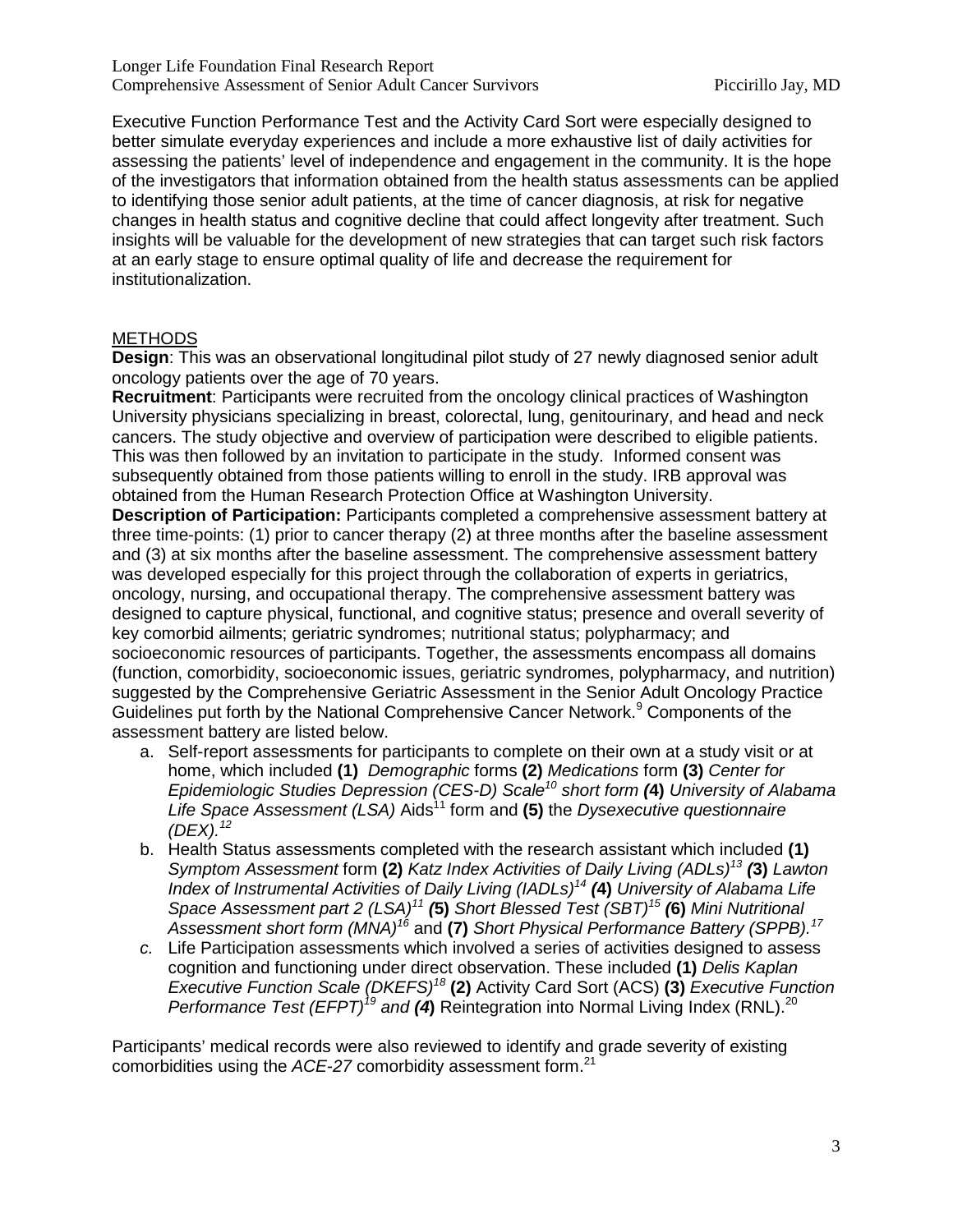# RESULTS

Twenty-seven patients were successfully enrolled into the study. Of the twenty-seven, 20 participants were able to complete the Comprehensive Geriatric Assessment at the three timepoints required for the study. Out of these twenty participants, only 7 participants completed the Life Participation Assessment portion of the Comprehensive Geriatric Assessment.

Participants included 9 males (33.3%) and 18 females (66.7%). Fourteen participants (53.8%) had completed their education up to the high school level, 9 (34.6%) up to college level, and 3 (11.5%) up to the graduate/professional level. Seven of the participants lived alone (25.9%) while others lived with either their spouses or other relatives. Twenty-three (88.5%) participants reported not having had any fall in the preceding year while 3 (11.5%) reported an occurrence of at least one fall in the preceding year.

Preliminary analysis of baseline, three-month and six-month data indicated that the Self-Report and Health Status assessments did not capture changes that community-dwelling senior adults undergo while receiving cancer therapy (see Table 1 below). No significant differences were found between scores on these assessments at the three time-points

| Self- reported assessments                 | <b>Baseline</b> | 3 month    | 6 month       | p-value  |
|--------------------------------------------|-----------------|------------|---------------|----------|
| Dex score, mean (SD)                       | 11.8(10.3)      | 11.4(9.8)  | 11.6(9.2)     | $0.94**$ |
| median (min-max)                           | $10.5(1-46)$    | $8(0-29)$  | $9.5(0-29.0)$ |          |
| CESD score, mean (SD)                      | 1.5(1.5)        | 1.6(1.4)   | 1.9(1.9)      | $0.81**$ |
| median (min-max)                           | $1(0-6)$        | $1(0-5)$   | $1(0-5)$      |          |
|                                            |                 |            |               |          |
| <b>Health Status assessments</b>           | <b>Baseline</b> | 3 month    | 6 month       | p-value  |
| Total ADL score by participant, mean (SD)  | 17.6(0.6)       | 16.7(3.7)  | 17.6(0.8)     | $0.31*$  |
| median (min-max)                           | 18 (16-18)      | $17(0-19)$ | 18.0 (15-18)  |          |
| Total IADL score by participant, mean (SD) | 24.3(1.5)       | 12.4(1.9)  | 23.5(3.2)     | $0.20*$  |
| median (min-max)                           | 25.0 (18-25)    | 25 (16-25) | $25(15-25)$   |          |
| Mini nutritional score, mean (SD)          | 11.3(2.9)       | 12.4(1.9)  | 11.5(3.4)     | $0.32*$  |
| median (min-max)                           | $12(3-14)$      | $13(8-14)$ | $12(0-14)$    |          |
| Physical performance score, mean (SD)      | 8.9(3)          | 10.2(1.0)  | 9.4(2.3)      | $0.33*$  |
| median (min-max)                           | $10(2-12)$      | $10(9-12)$ | $10(3-12)$    |          |

Table 1: Comparisons between baseline, three-month and six-month Self-Report and Health Status assessment scores.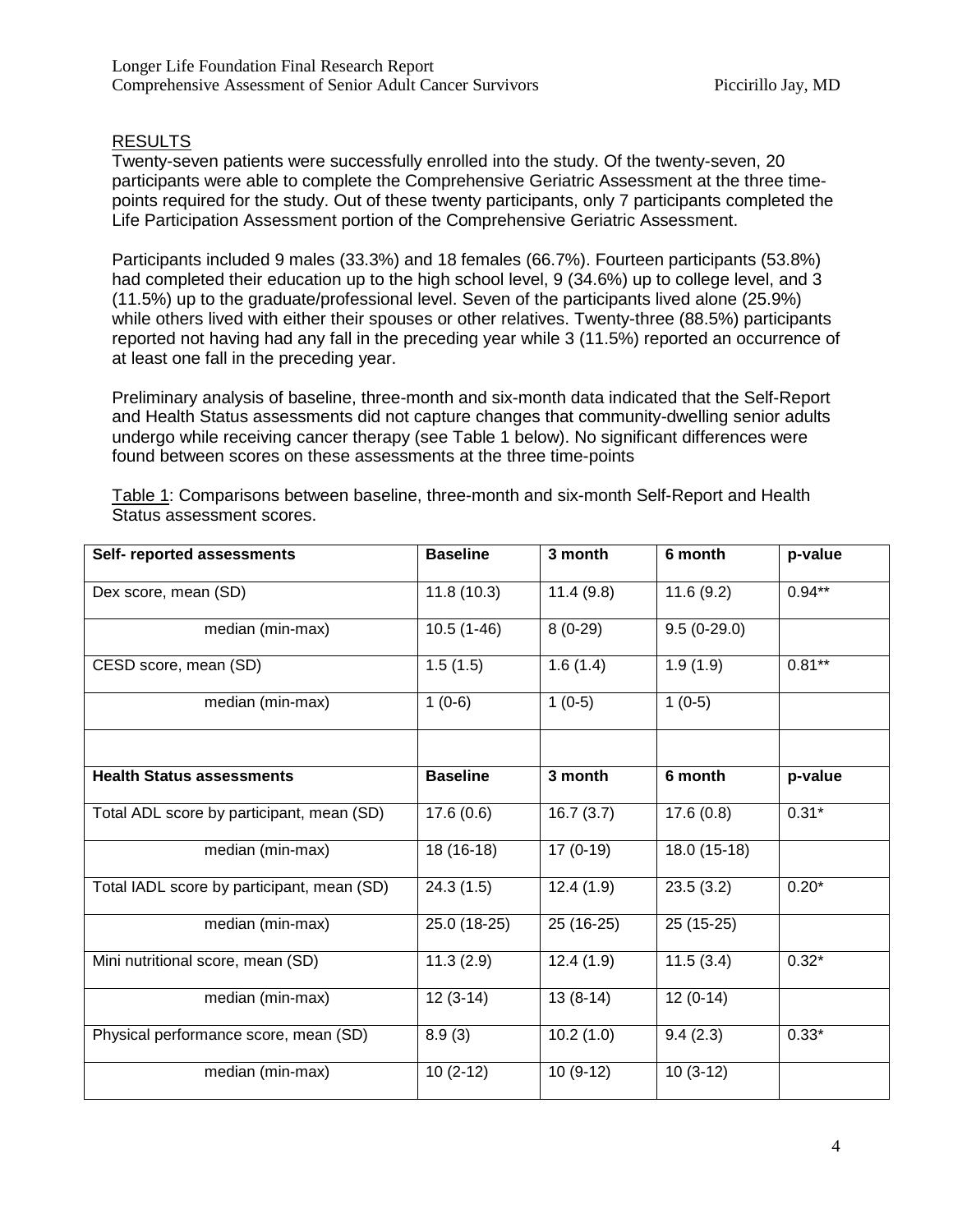Longer Life Foundation Final Research Report Comprehensive Assessment of Senior Adult Cancer Survivors Piccirillo Jay, MD

| Short blessed score, mean (SD)            | 2.9(3.8)     | 3.1(5.0)    | 1.5(1.9)     | $0.46***$ |
|-------------------------------------------|--------------|-------------|--------------|-----------|
| median (min-max)                          | $2(0-16)$    | $2(0-22)$   | $1(0-6)$     |           |
| Total symptoms, mean (SD)                 | 4.4(3.6)     | 4.4(3.1)    | 3.8(3.7)     | $0.52**$  |
| median (min-max)                          | $4(0-18)$    | $4(0-11)$   | $3(0-15)$    |           |
| Reintegration of normal living, mean (SD) | 47.6 (5.7)   | 49.5 (7.0)  | 47.7 (8.3)   | $0.14*$   |
| median (min-max)                          | 48.0 (38-55) | 53 (30-55)  | 50.5 (30-55) |           |
| UAB life-space assessment                 |              |             |              |           |
| Global UAB score, mean (SD)               | 72.3 (22.6)  | 73.8 (21.1) | 68.9 (28.6)  | $0.34*$   |
| median (min-max)                          | $80(25-104)$ | 75 (32-102) | 74 (19-114)  |           |
| Adult comorbidity score, n (%)            |              |             |              |           |
| None                                      | 1(3.7)       | 1(4.5)      | 1(4.5)       |           |
| Mild                                      | 7(25.9)      | 6(27.3)     | 7(31.8)      |           |
| Moderate                                  | 10 (37.0)    | 8(36.4)     | 9(40.9)      |           |
| Severe                                    | 9(33.3)      | 7(31.8)     | 5(22.7)      |           |
| Total                                     | 27           | 22          | 22           |           |

\* One-way ANOVA \*\* Wilcoxon-Mann-Whitney test

However, among the 7 participants who completed the Life Participation Assessment portion of the battery, specifically the EFPT, discrepancies in the ability to safely perform activities of daily living were identified between the results of the EFPT and the though the Health Status assessments (see Figure 1).

Figure 1 below shows 4 categories that participants may fall into based on their scores after completing their patient-based (Lawton's Index in this case, with normal ranging from 24-26) and performance-based testing (EFPT in this case, with normal <5). The optimal situation is the left-upper quadrant where participants are deemed truly functional based on agreement between scores obtained on the IADL and EFPT. The worst situation is the right-lower quadrant where the participant is truly not able to function independently due to abnormal scores on both tests. The right-upper and left-lower quadrants represent areas where discrepancies exist between the scores of the IADL and EFPT. The figure shows that 3 of the 7 participants (in the left upper quadrant) were actually able to perform under direct observation (EFPT) those daily tasks they had alluded to being able to independently perform on their Lawton's IADL. However, **3 of the 7 participants (right upper quadrant) were found to not be as functional** as they had initially indicated on their IADL after EFPT was performed. 1 of the 7 participants is not displayed in the figure due to failure to complete a part of the EFPT.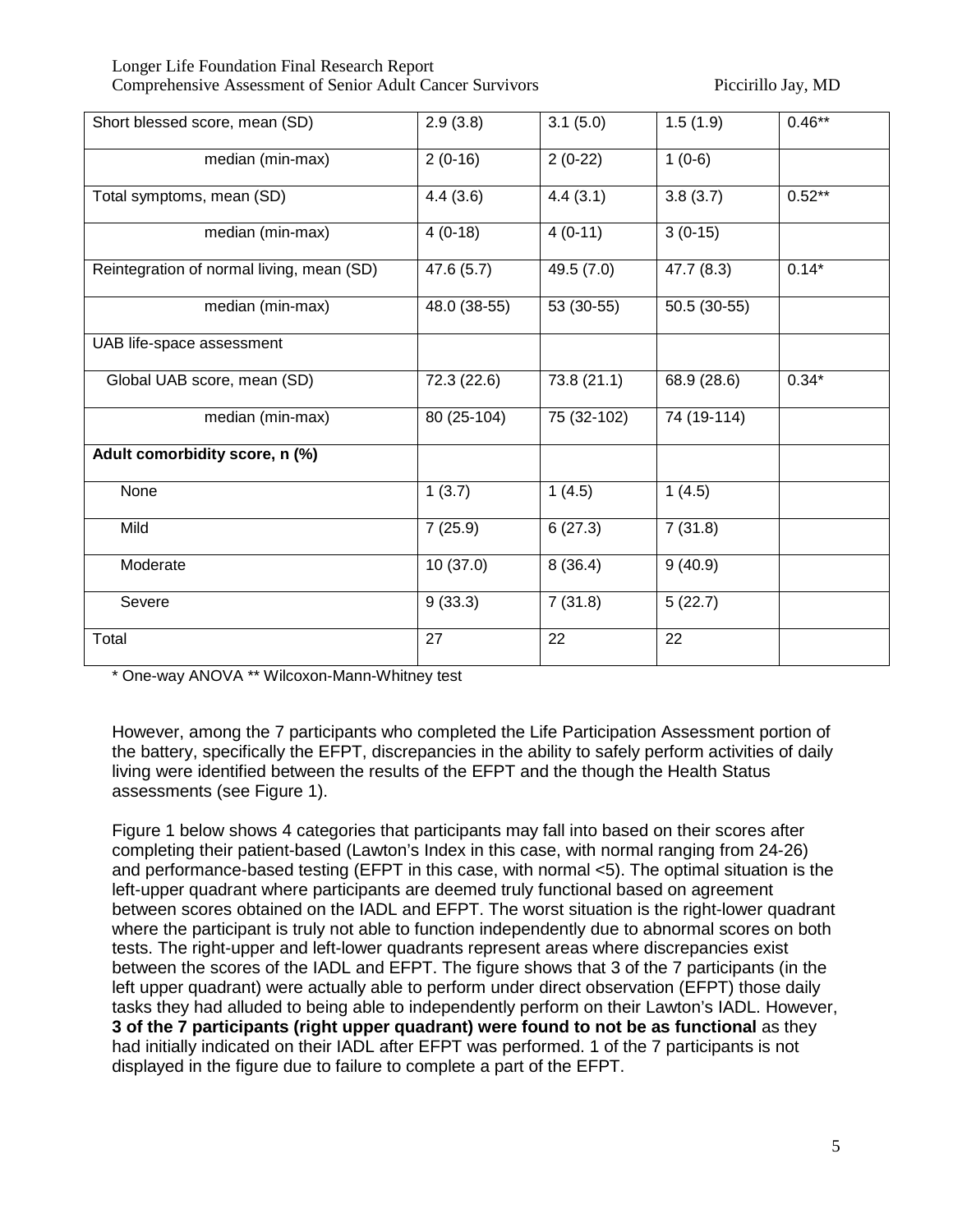## FIGURE1: Discrepancies between Patient-Based and Performance-based assessments



\*Patient number 7 did not complete Medication task due to inability to swallow. IADL score = 26; EFPT Total Score for 3 tasks = 7 (above threshold).

# **DISCUSSION**

Cognitive and functional deficits appear to be present in senior adult cancer survivors. Sometimes, these deficits may be so subtle that they are not captured by routine subjective measures of health status assessments. This was illustrated well in our study where no statistically significant differences were found in the scores obtained at the three different timepoints (all p-values > 0.05). When viewed apart from the results of the Life Participation assessment, the results from these assessments indicated that participants were functionally and mentally competent enough to perform necessary tasks for living.

However, discrepancies were found to be present on cognitive and functional ability when the results of the EFPT, one of the Life Participation assessments, were assessed. As previously mentioned, only 3 of the 7 participants (in the left upper quadrant) were actually able to perform under direct observation (EFPT) those daily tasks they had alluded to being able to independently perform on their Lawton's IADL. Another **3 of the 7 participants (right upper**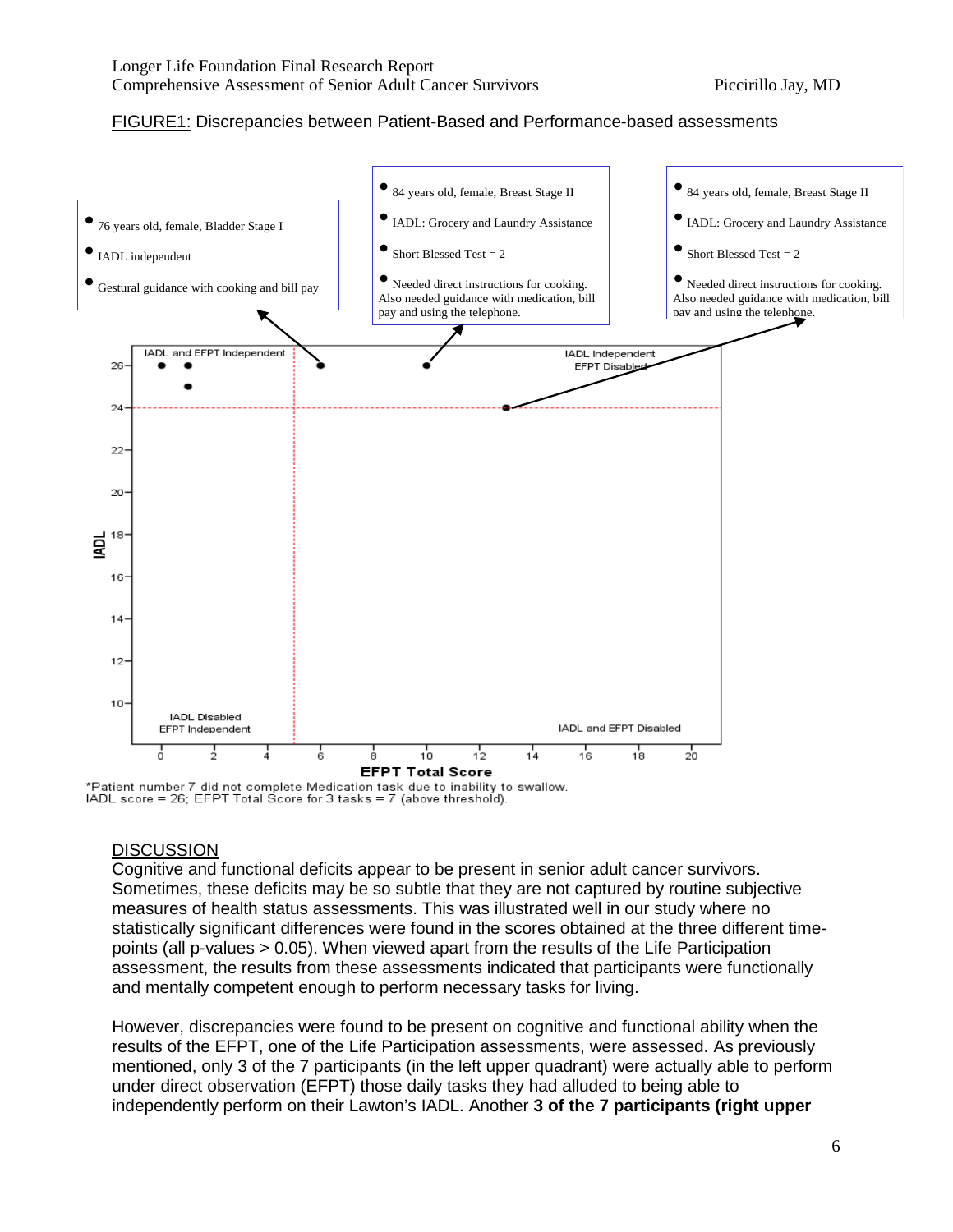**quadrant) were found to not be as functional** as they had initially indicated on their IADL after EFPT was performed. They had passed their IADL but were actually not able to perform under direct observation those daily tasks they had alluded to being able to perform independently.

These results attest to the unique ability of the EFPT to capture functional deficits that may have otherwise gone unnoticed. This is especially important for senior adult cancer patients who are already at risk for less independence due to their advanced age, comorbidities and existing impairments at time of cancer diagnosis. Unnoticed impairments may therefore be significant in hastening the requirement for institutionalization in this important population since majority of those affected will not be on the radar for the close monitoring of such deficits.

Importantly, the presence of comorbidities in senior adults at the time of cancer diagnosis was well exemplified by this study. At baseline testing, 70.3% of the participants already had "moderate" or "severe" grades of comorbidities and this continued to be echoed at the subsequent time-points. With a high burden of moderate or severe comorbidities, the impact of these comorbidities on cancer treatment can no longer be ignored- they are bound to affect treatment decisions, treatment compliance and survival. It is important for the management team to be abreast of senior adult patients' comorbidities as they will impact the treatment landscape.

Several limitations were encountered in this study. First of all, the study had a small sample size. While statistical analysis was still feasible with 20 patients, we believe that expanding the cancer sites to increase the recruitment pool and sample size will generate better power to detect differences in the variables studied. Secondly, only 7 participants were able to perform the Life Participation assessments. This was much less than desirable. One reason for the low participation rate may have been the fact that this part of the testing was done at a distance (4444 Forest Park Avenue) from the recruitment clinics (Siteman Cancer Center), which may have been an extra inconvenience to participants. Plans to secure an area within the Siteman cancer center building in which assessments can be done, limiting the need to travel an extra distance for this section of the testing, will help to decrease the likelihood of this occurring in the future. Thirdly, not all assessments as outlined in the *methods* section were completed by all participants. We believe that better standardization of the testing protocols will facilitate completion of the assessment battery.

# FUTURE PLANS

The data gained from this pilot project has only begun to enhance our understanding of the health limitations, especially functional and cognitive issues that may impair daily function and self-care throughout cancer treatment and survival. Larger studies to better investigate these deficits are therefore required. The investigators plan to use the experience and data gained from this pilot study to apply for extramural R21 and R01 funding from the National Cancer Institute and the National Institute for Aging. In the future, we would like to conduct longitudinal studies to investigate the types of deficits present at the start of treatment that persist after cancer treatment; the types of functional and cognitive deficits (i.e., 'chemo-brain') that develop as a consequence of treatment; and the ability of performance-based tests to identify newly diagnosed cancer patients at risk for functional declines during and after completion of cancer therapy. We believe that the results of such studies will help to pave the way for the development of interventions and strategies to ameliorate difficulties with independence and quality of life that may be encountered as a result of cancer treatment in our senior adult cancer survivor population.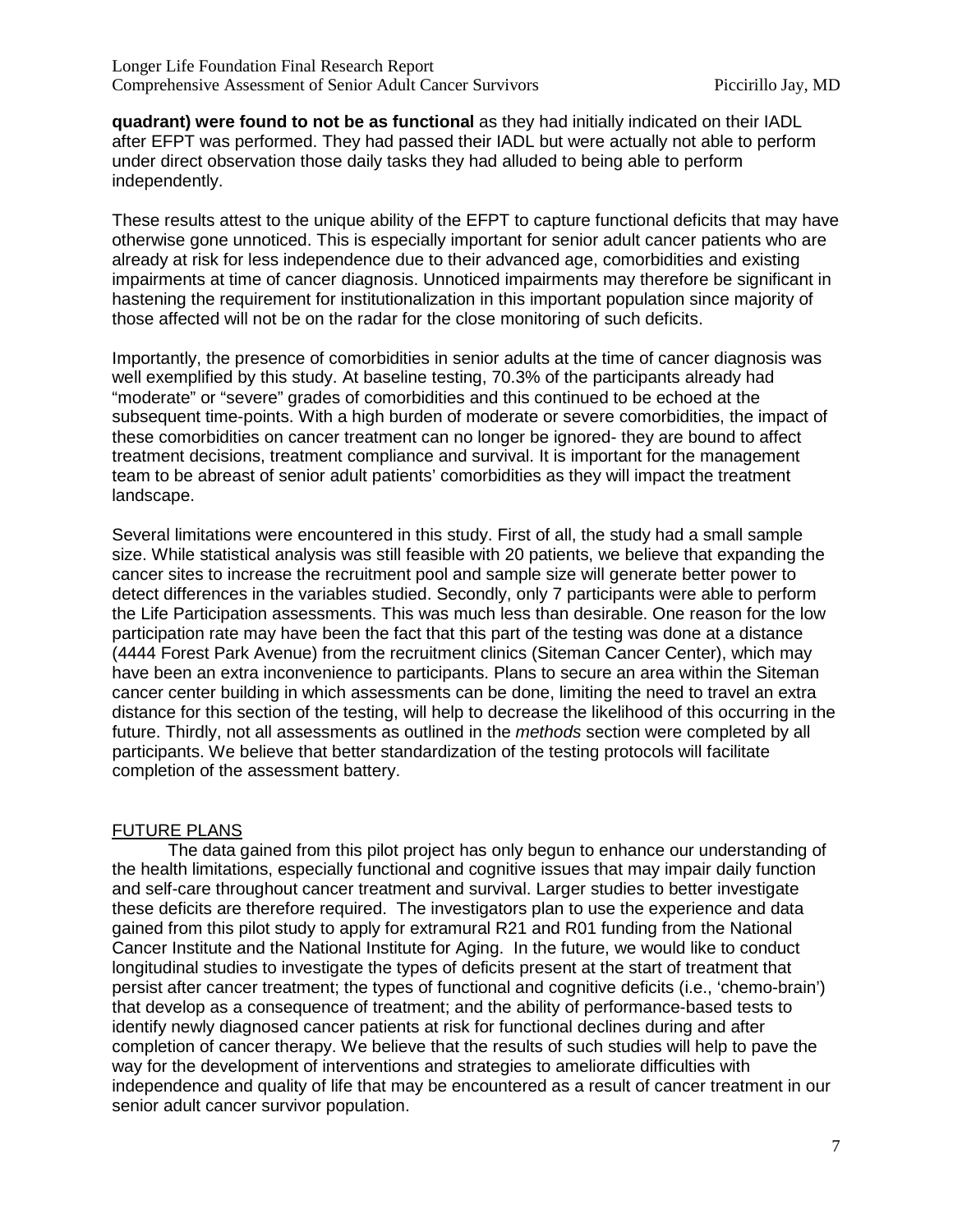### Reference List

- (1) Downie FP, Mar F, Houede-Tchen N, Yi Q, Tannock IF. Cognitive function, fatigue, and menopausal symptoms in breast cancer patients receiving adjuvant chemotherapy: evaluation with patient interview after formal assessment. *Psycho-Oncology* 2006 October;15(10):921-30.
- (2) Nail LM. Cognitive changes in cancer survivors. *Cancer Nursing* 2006 March;29(2 Suppl):48-54.
- (3) Anderson-Hanley C, Sherman ML, Riggs R, Agocha VB, Compas BE. Neuropsychological effects of treatments for adults with cancer: a meta-analysis and review of the literature. *Journal of the International Neuropsychological Society* 2003 November;9(7):967-82.
- (4) US Mortality Data 2006. *National Center for Health Statistics, Centers for Disease Control and Prevention* 2009.
- (5) United States Cancer Statistics: 1999 2005 Incidence, WONDER On-line Database [computer program]. Centers for Disease Control and Prevention and National Cancer Institute; 2008.
- (6) National Center for Health Statistics. US Mortality Data 1960-2005. Centers for Disease Control and Prevention; 2008.
- (7) National Center for Health Statistics. Source for incidence and mortality data: Surveillance, Epidemiology, and End Results (SEER) Program. 2010. Ref Type: Generic
- (8) Bial AK, Schilsky RL, Sachs GA. Evaluation of cognition in cancer patients: special focus on the elderly. *Critical Reviews in Oncology-Hematology* 2006 December;60(3):242-55.
- (9) Balducci L, Baskin R, Cohen HJ et al. NCCN Clinical Practice Guidelines in Oncology. Senior Adult Oncology. 2. 2007. National Comprehensive Cancer Network, Inc. Ref Type: Generic
- (10) Hann D, Winter K, Jacobsen P. Measurement of depressive symptoms in cancer patients: evaluation of the Center for Epidemiological Studies Depression Scale (CES-D). *Journal of Psychosomatic Research* 1999 May;46(5):437-43.
- (11) Peel C, Sawyer B, Roth DL, Brown CJ, Brodner EV, Allman RM. Assessing mobility in older adults: the UAB Study of Aging Life-Space Assessment. *Physical Therapy* 2005 October;85(10):1008-119.
- (12) Bennett PC, Ong B, Ponsford J. Measuring executive dysfunction in an acute rehabilitation setting: using the dysexecutive questionnaire (DEX). *Journal of the International Neuropsychological Society* 2005 July;11(4):376-85.
- (13) Katz S, Ford AB, Moskowitz RW, Jackson BA, Jaffe MW. Studies of Illness in the Aged. *JAMA* 1963 September 21;185, number 112:914-9.